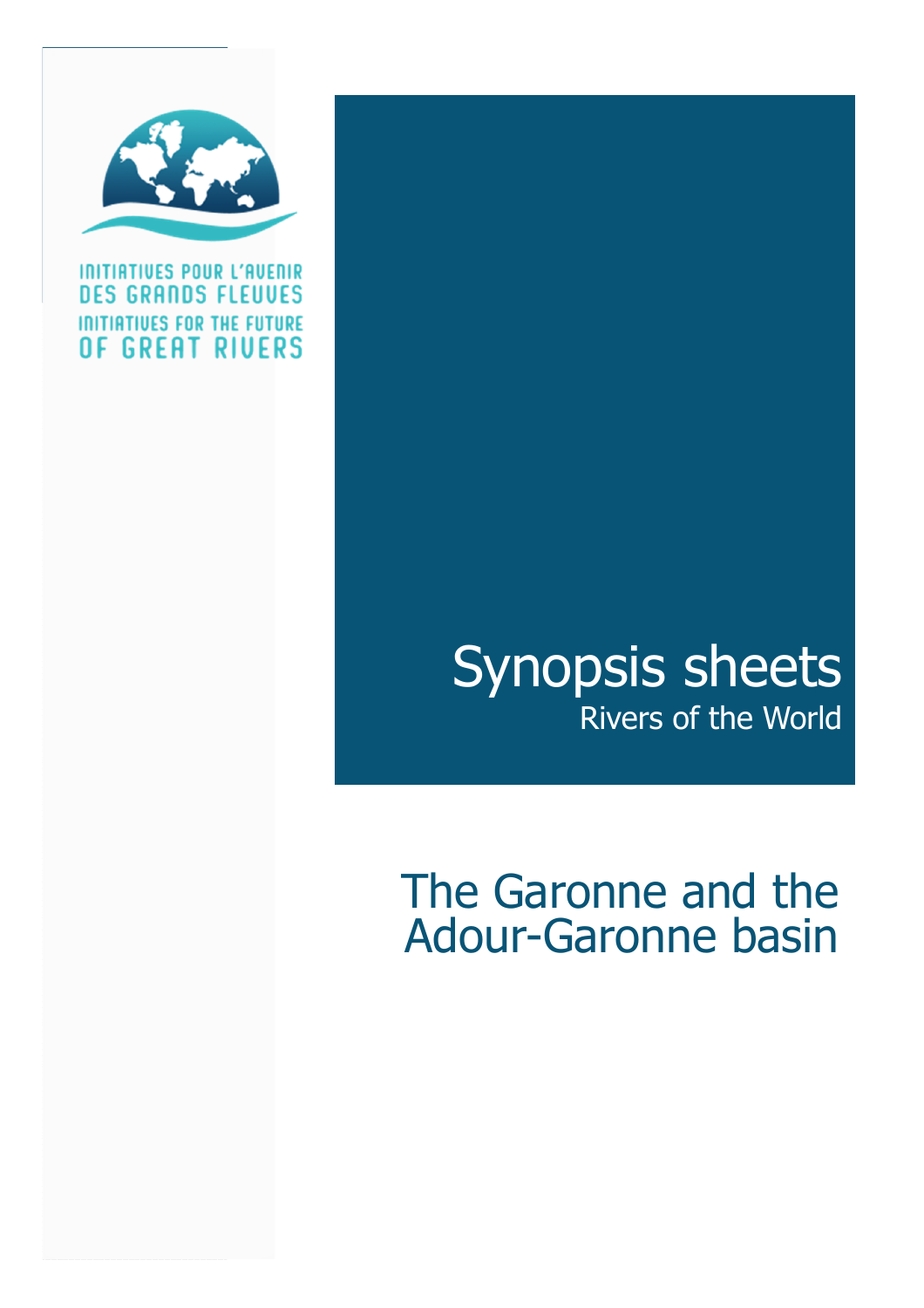The Garonne is a French-Spanish river whose source lies in the central Spanish Pyrenees, in the Maladeta massif, at an altitude of 3,404 m. It flows for 50 km before crossing the border with France, through the Gorges du Pont-des-Rois in the Haute-Garonne department. After a distance of 525 km, it finally reaches the Atlantic Ocean via the Garonne estuary, where it merges with the river Dordogne. The Garonne is joined by many tributaries along its course, the most important of which are the Ariège, Save, Tarn, Aveyron, Gers, Lot, and others, and crosses regions with varied characteristics.

The Garonne is the main river in the Adour-Garonne basin and France's third largest river in terms of discharge.



## *A little history…*

A powerful river taking the form of a torrent in the Pyrenees, the Garonne's hydrological regime is pluvionival, characterised by floods in spring and low flows in summer. It flows are strongly affected by the inflows of its tributaries subject to oceanic pluvial regimes. The variations of the Garonne's discharges are therefore the result of these inputs of water, staggered as a function of geography and the seasons.

In the past its violent floods have had dramatic impacts, such as that of 23 June 1875 at Toulouse, causing the death of 200 people, and that of 3 March 1930 which devastated Moissac, with around 120 deaths and 6,000 people made homeless.

In spite of these constraints, to which must be added to the problem of the river bed, shallow at certain points, the need to use it for navigation is ever-present: bargemen have faced the risks of the river in all weathers to transport salt, wine (the gold of the Garonne) and other agricultural products.

The ambition has always been to ensure the link between the Mediterranean and the Atlantic Ocean.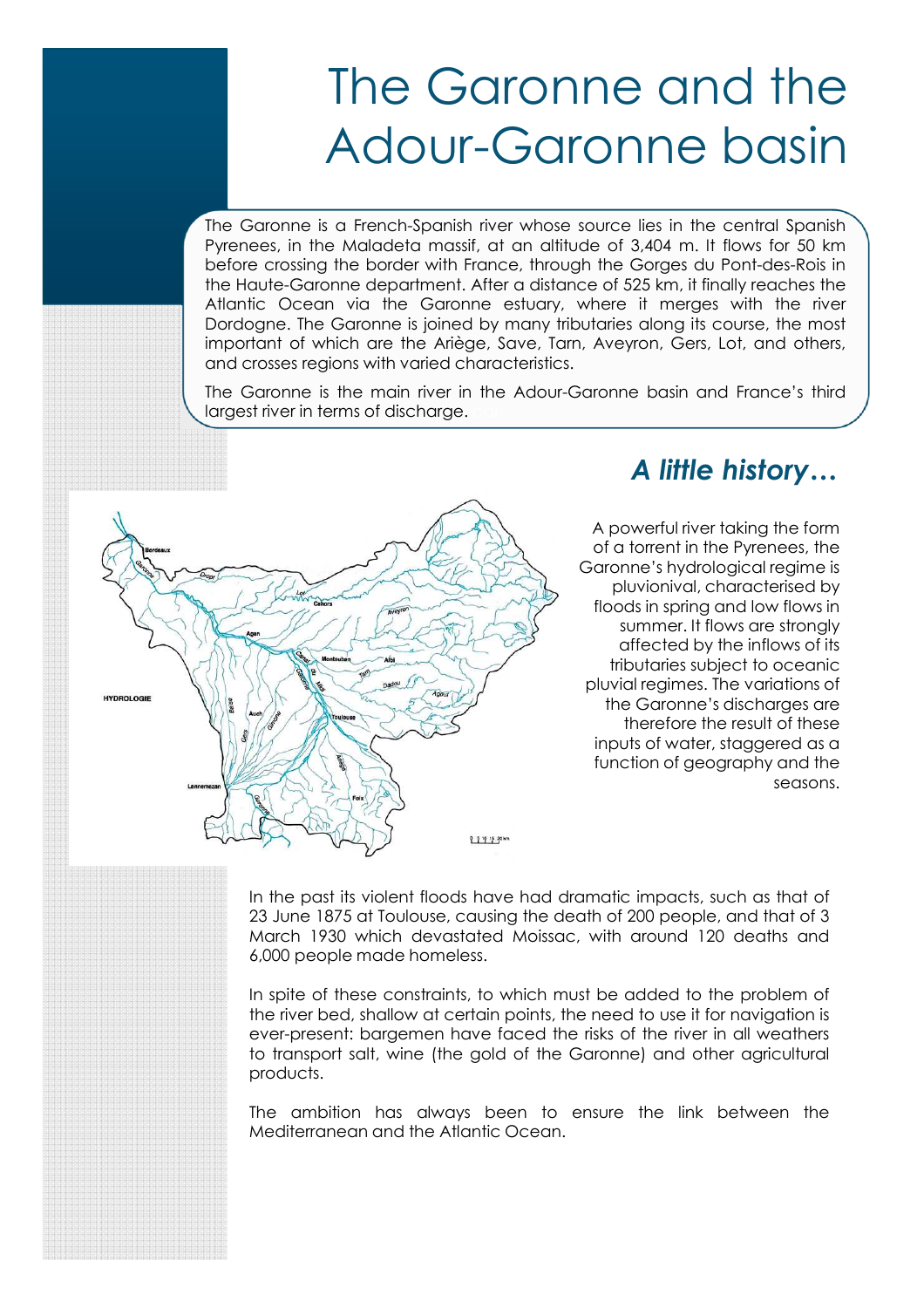The **Canal du Midi** was built in the 17<sup>th</sup> century to link the Garonne with the Mediterranean and is 240 km long. But at the end of the works, it was necessary to transfer the goods carried by barges on the canal du Midi at Toulouse to other lighter boats, to continue until Bordeaux. It took an average of 5 days to sail down the Garonne to Bordeaux but 15 days to transport goods upstream in the other direction. It wasn't until the 19th century that the Garonne Canal, desired from the beginning by Pierre-Paul Riquet, the creator of the Canal du Midi, saw the light of day.

The construction of this canal running alongside the Garonne, built to provide security and lower navigation costs, ran into a host of financial, legal, political and economic difficulties due to competition with the construction of a railway line.

On 12 March 1856, **the side channel of the Garonne** was opened in full to navigation. 211 km long between Toulouse and Castets en Dorthe, in Gironde, its construction took 17 years. Finally, along with the Canal du Midi, it **formed the Canal des Deux Mers**.

However, river transport on the Garonne Canal will always remain marginal in comparison to rail transport. Mainly used for goods up to the 1970s, navigation on the Garonne Canal is now mostly devoted to pleasure cruising, as on the Canal du Midi.

The Garonne Valley has always been a **site of human settlement**. Access to drinking water, hydroelectricity, agriculture, industry, tourism and leisure make the river the backbone around which a large number of human activities have clustered.

It is also a territory with a **remarkable natural heritage**, with numerous wetlands and eight species of migrating fish identified. 15,000 ha have been labelled Natura 2000.

*Technical sheet*

Average discharge 630 m<sup>3</sup>/s

Length 525 km, more than 75 km in the Gironde estuary

Watershed 56,000 km² (10% of national territory)

Countries crossed France, Spain

Main tributaries Lot, Tarn, Gers, Ariège, Aveyron, Baïse...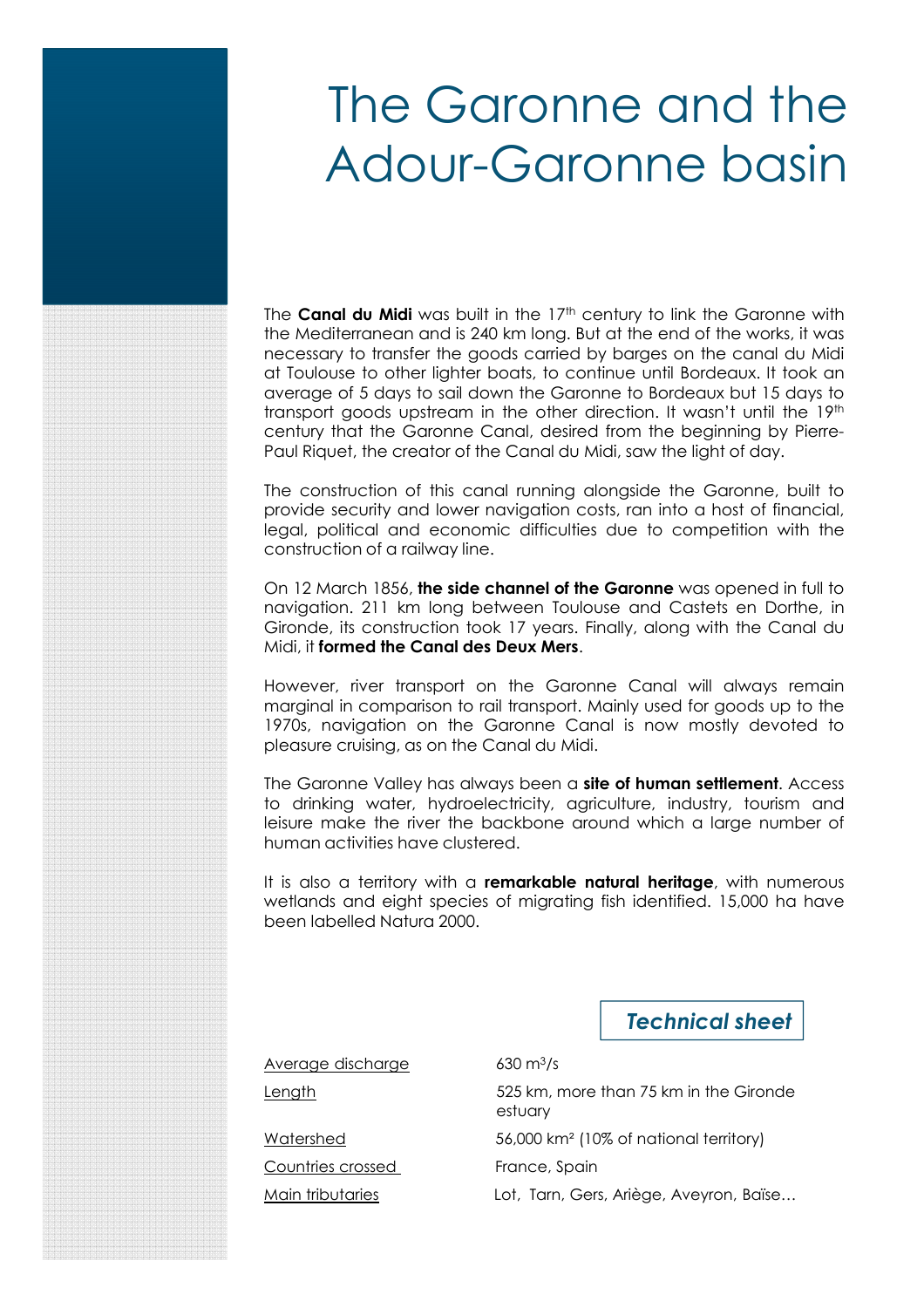

The Adour-Garonne hydrographic basin in southwest France covers a fifth of the **country's land surface** (i.e. 117,650 km²), meaning the regions of Nouvelle Aquitaine and Occitanie and part of the Auvergne-Rhône-Alpes region.

It comprises:

- 2 natural water towers, the Pyrenées and the Massif Central;
- 120,000 km of river;
- considerable resources in underground water;
- a coastline of about 630 km.

A very rural territory, it accommodates a population of 7,000,000 (ie 10% of the national population) of which 30% live in sparsely populated areas.

It can be divided into **7 hydrographic sub-basins**:

The watershed of the Garonne straddles the the regions of Occitanie and Nouvelle-Aquitaine and is the largest watershed of the Adour-Garonne basin (28,900 km²). It is drained by the largest river of the basin, the Garonne. It is also the most populated, with more than 3 million inhabitants, for the most part concentrated in the cities of Bordeaux and Toulouse.

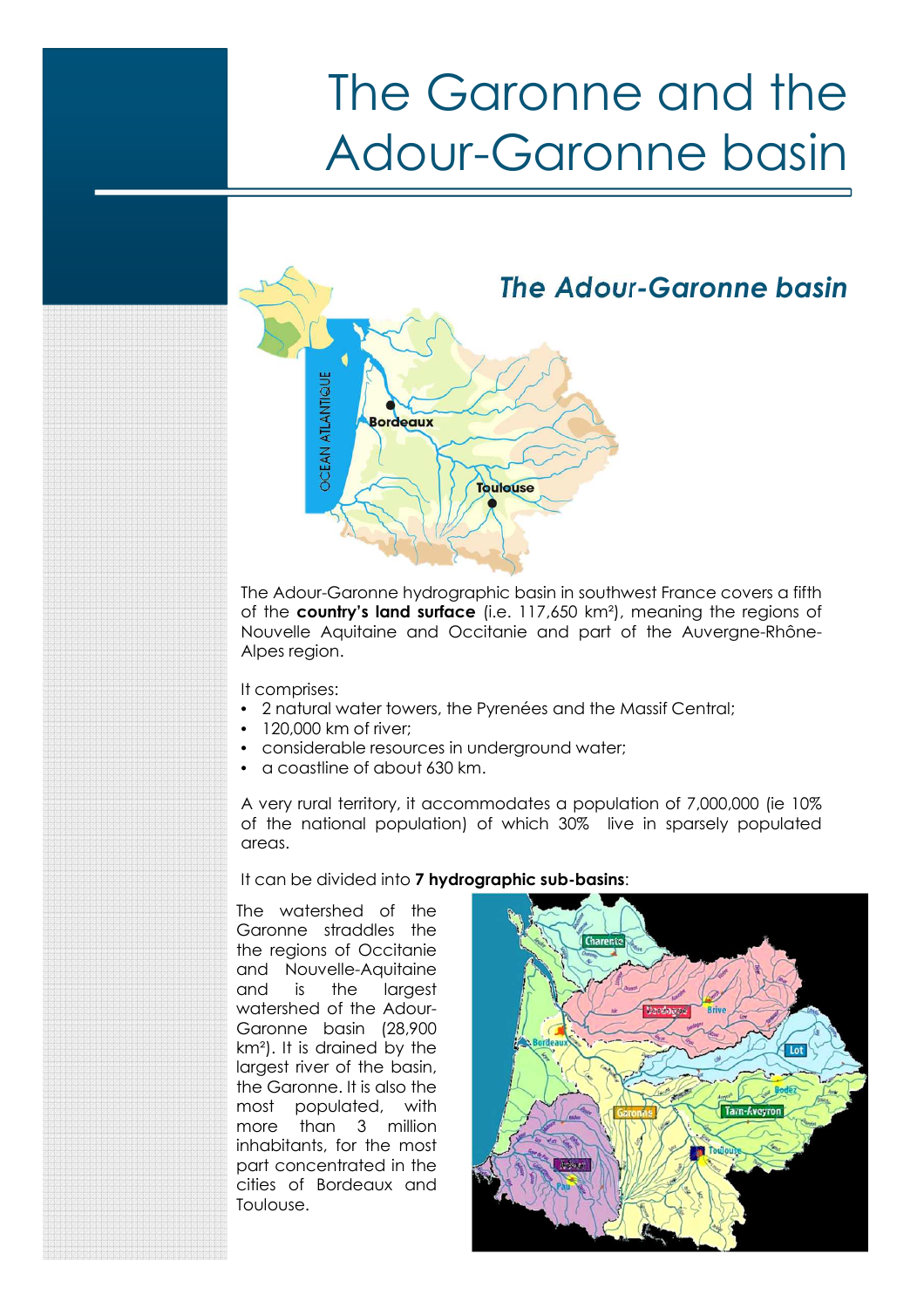### *Its uses*

#### **Irrigation of farmland**

The Adour-Garonne basin has 120,000 farms, with a surface area of 53,000 km<sup>2</sup> dedicated to agriculture. It represents 20% of the French's Utilised Agricultural Land (UAL). The UAL is estimated to cover around 50% of the basin's superficy.

The variety of reliefs, climate and "terroirs" (specific local terrains) has led to a great variety of different produce, with certain crops predominating, along with cattle, sheep and goats, multi-crop-livestock farms, and large areas dedicated to wine-growing (Bordeaux, Cahors, Cognac, Gascogne, Fronton, Gaillac, Bergerac, etc.).

About 10% of farm surfaces are irrigated, representing the **consumption of 900 million m<sup>3</sup> a year** on average, as this consumption varies greatly according to climatic conditions. The water consumed mostly comes from the rivers and groundwater. The rest is supplied by hill reservoirs and captive water.

The surface area covered by irrigable farmland increased considerably from the 1970s to the 2000s, with an increase in the production of maize, a cereal that consumes a great deal of water during low flow periods. However, since the 2000s, the irrigated surface area has fallen to around 20% due to the combined effect of recurrent droughts that have led to restrictions, and changes in the European Common Agricultural Policy.

The region's climate makes water withdrawals necessary, leading to strong pressure on the basin's water resources. To offset this imbalance, hill reservoirs and upstream dams make it possible to release water during low flow periods. However, the Adour-Garonne basin is poorly equipped to sustain the low flow of its main rivers, including the Garonne, in comparison to the Loire and the Seine. In addition, the Garonne, whose flow depends on the rain, snow melt from the Pyrenees and aquifers, is subject to sometimes extremely low flows whose intensity is aggravated by the withdrawals necessary to satisfy needs. **During these periods of low water, agricultural withdrawals make up almost 70% of total withdrawals**. Arbitration regarding irrigation has become crucial, likewise for the challenges to be met with the water of hydropower installations to strengthen the flows of the basin's main rivers, due to the lack of dedicated structures.

Agriculture is now forced to adapt with respect to the intensity of types of crop and the irrigation techniques employed to reduce water losses and withdrawals.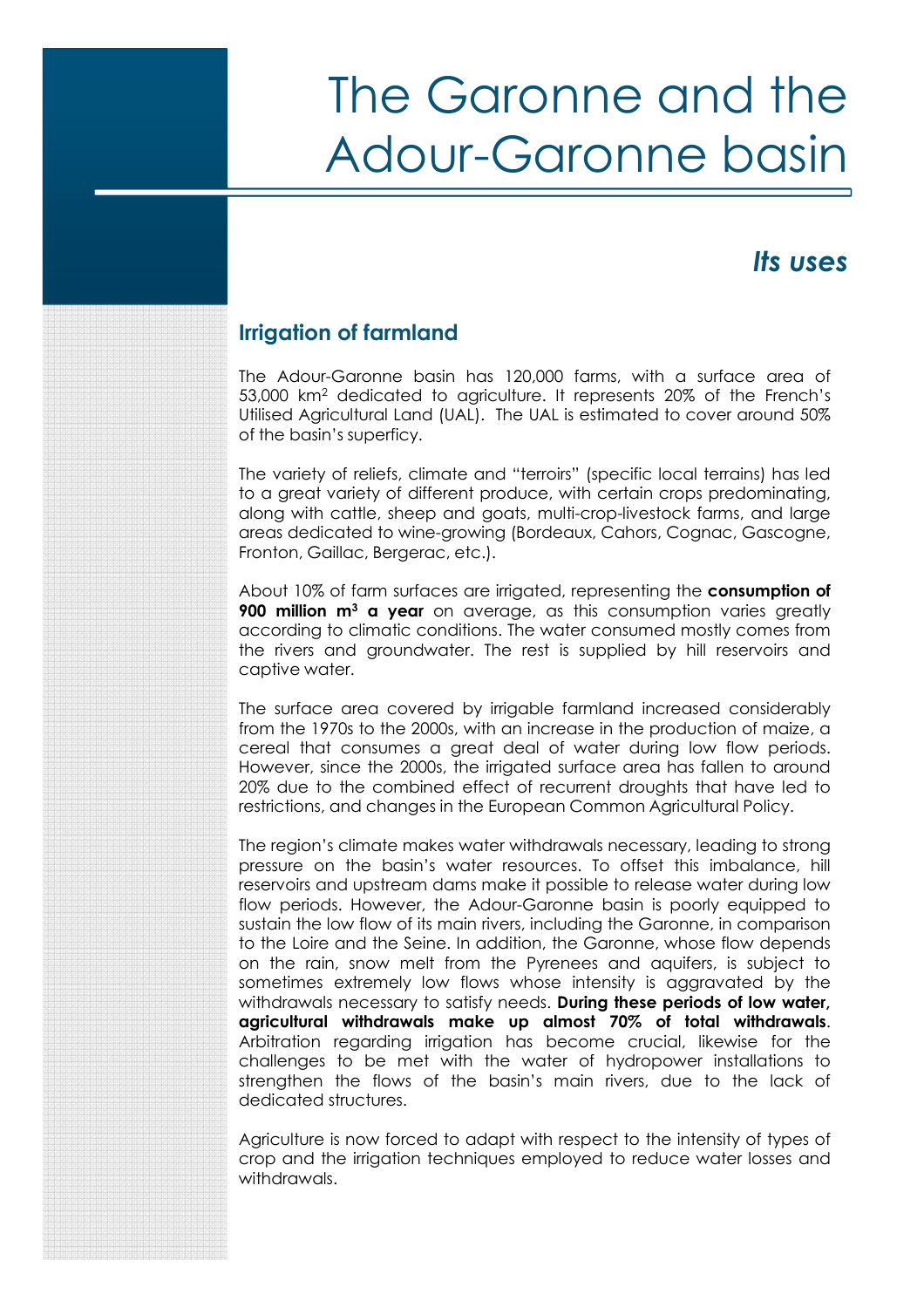### *Its uses*



*Infographics: Dépêche du midi – 23/03/2018*

*The Adour-Garonne basin benefits from 90 billion m*<sup>3</sup> *of water every year of* which 35 billion m<sup>3</sup> is "useful rain" (not immediately lost by evapotranspiration). *Human withdrawals of water amount to an average of 2 billion m*<sup>3</sup>*/year, although they can reach up to 2,4 billion in a dry year*.

### **Electricity production**

The Adour-Garonne basin has considerable hydropower potential, with the **production of 15,000 GWh a year** (20% of national hydroelectricity production) and a useful capacity of 2.3 billion m<sup>3</sup>. A large number of the installations are located in Haute-Garonne, downstream of the Pyrenees, due to the substantial differences in level that favour hydroelectricity production, in addition to increasing the discharges of the river.

The two industrial companies involved are:

- EDF is the main actor which is responsible for 80% of the production with 20% of the installations.
- Société Hydroélectrique du Midi (SHEM) / ENGIE, with 58 plants and 12 large dams.

EDF also operates two nuclear power plants in the basin: Golfech, between Toulouse and Agen, and Blayais, in the Gironde estuary.

#### **Industry**

More than 90% of the water withdrawals destined for industry (paper, automobiles, aeronautics, etc.) are taken from the rivers. These withdrawals amount to about **400 million m<sup>3</sup>/year**. Almost 90% of the water is returned to the natural environment.

However, the effluents discharged by waste water treatment plants have an impact on the river, especially when the water level is low.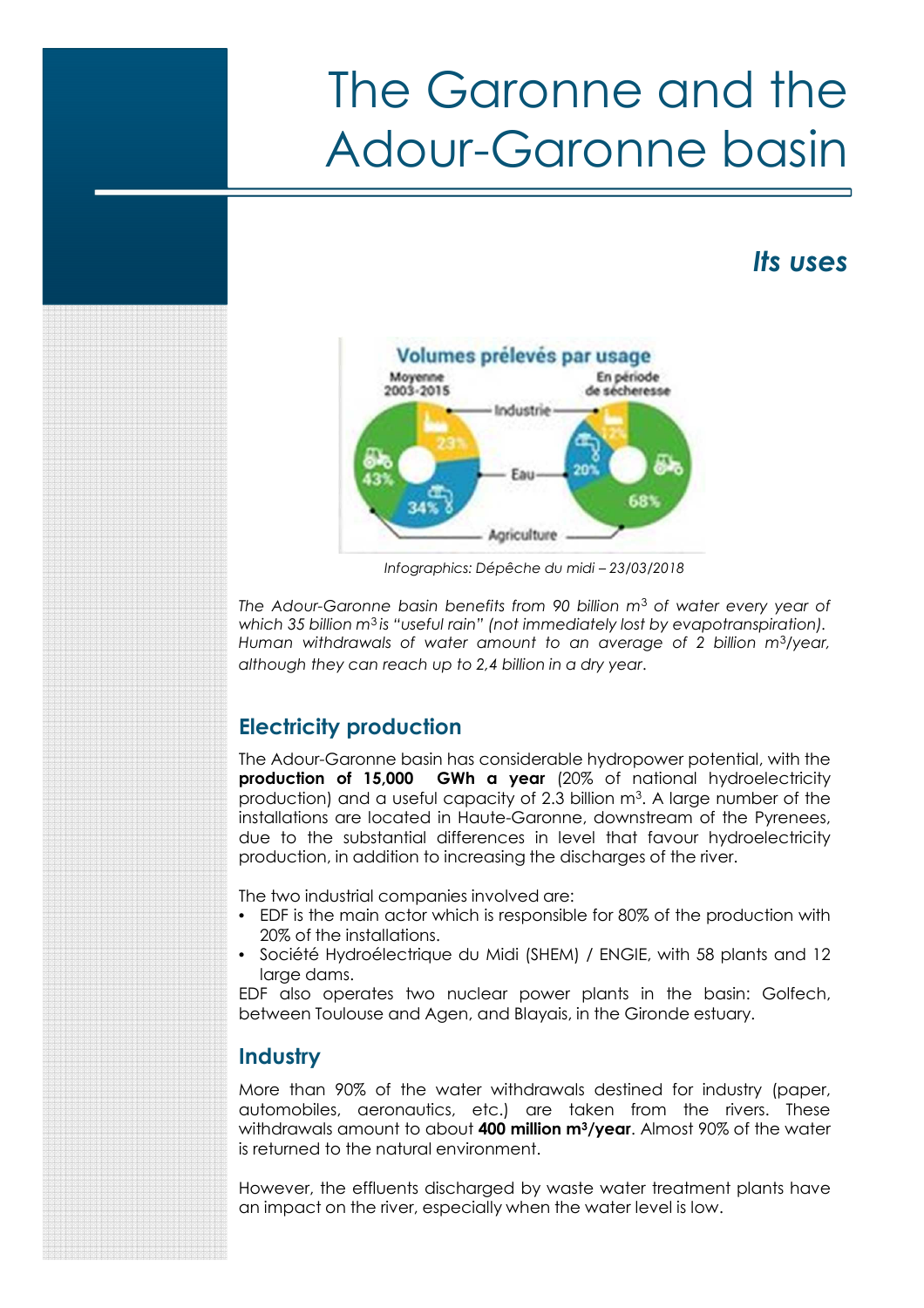### *Its uses*

#### **Drinking water**

Withdrawals for drinking water amount to about **700 million m<sup>3</sup>/year**. They are taken from rivers, groundwater and confined water.

The Garonne valley provides **nearly two million people with water for** drinking, following treatment, with an average daily consumption of about 150 litres per person.

#### **Navigation and tourism**

The Garonne is now navigable for the largest boats in the estuary up to Bordeaux. In particular, it has been used to transport components of the A380 airliner between Pauillac and Langon since 2004. It is a difficult operation that requires crossing the stone bridge of Bordeaux, followed by that of Saint-Jean and the Passerrelle Eiffel, a railway bridge. That latter can only be crossed during low tides in the estuary, due to the large size of the parts transported. The crossing can take up to 11 hours, for a distance of about 150 km. The rest of the journey is by road.

The Garonne and its canals are now mostly used **by pleasure boats and nautical activities** (fishing, canoes-kayaks, rowing, bathing, etc.). The number of boat hires is increasing every year (20% more in 2018 in comparison to 2017): every year more than 10,000 boats sail on the Canal du Midi, listed as a UNESCO World Heritage.

The **Port of Bordeaux** is a stopping off point for ocean liners and river cruisers for tourism. There are 5 river cruise companies and 6 river cruise liners sail on the Garonne, the Dordogne and the Gironde estuary. This activity demands intensive maintenance of the river with regular dredging.

**Water for environment** is another use. For example, 70% of the water managed by the CACG *(see below)* in the Neste system is dedicated to preserve rivers' biodiversity. Nature-based solutions and the notion of ecosystem services of rivers and wetlands have emerged in the debate about climate change. The environmental use of the water should be much considered and taken into account in the governance for water.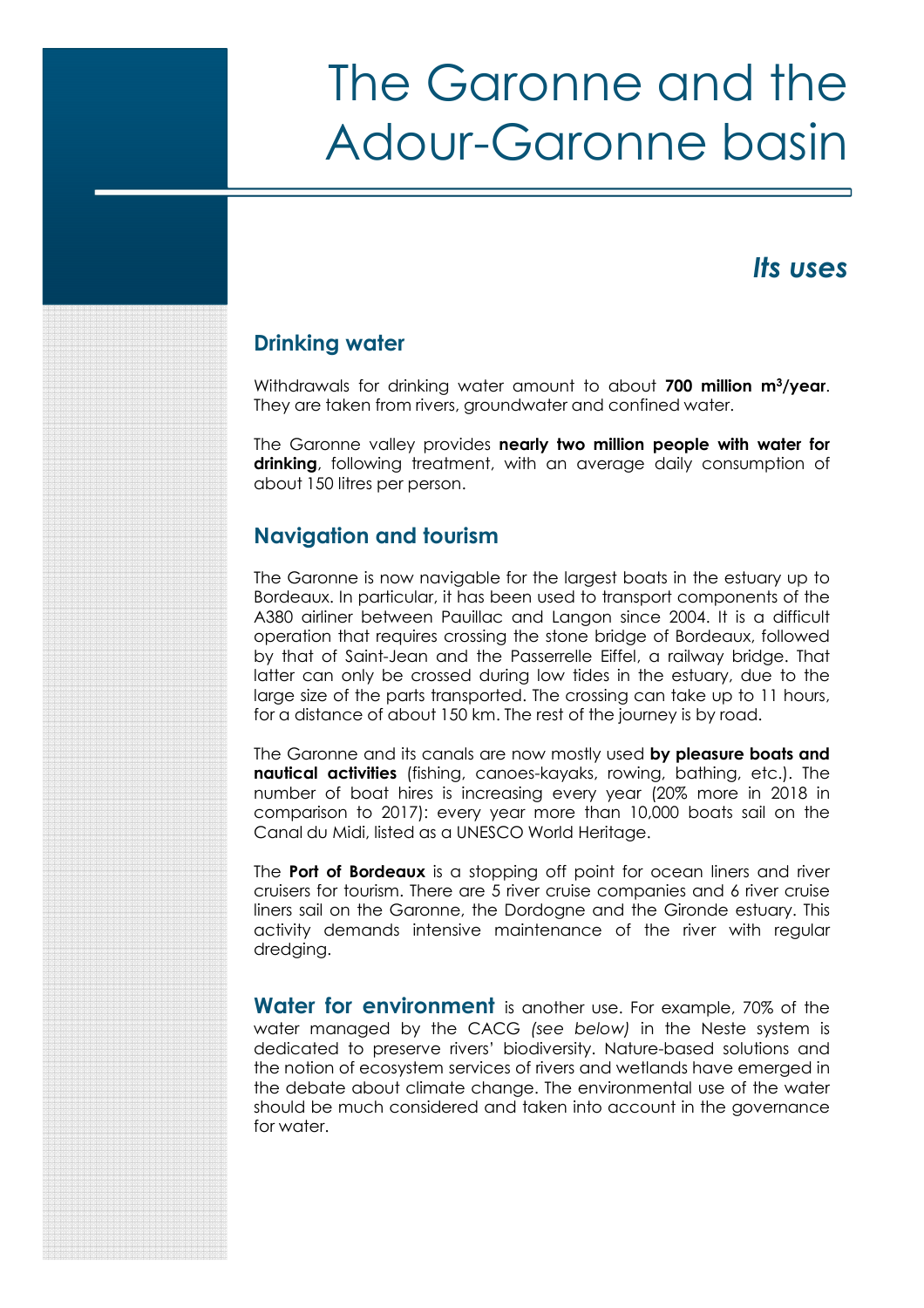### *Its uses*

#### *The CACG, water resource manager*

The Compagnie d'Aménagement des Coteaux de Gascogne (CACG) (Gascogne Hills Development Company) is one of the main regional actors in water, and a long established participant in the development, construction of installations and economic development of the Midi-Pyrénées and Aquitaine regions. It now aids the territories with sustainable water resource management as well as energy and agricultural transition.

The essential component of the Neste system, the Canal de la Neste, built in the 19th century, conveys water from the mountains for consumption by the population, irrigation, the environment, industry, tourism and leisure - via a huge network composed of 2,000 km of rivers (17), several lakes and 90 km of channels covering a territory of 7,000 km<sup>2</sup> .

In addition, on the river territory of Gascony, the CACG has built reservoirs with a total capacity exceeding 65 M  $\mathrm{m}^3$  for both local economic activities and for recharging rivers in order to maintain minimum flows during periods of low water. It also manages structures in other basins (in particular the Adour and Dropt).



• Reservoirs supplying the Neste system (SHEM).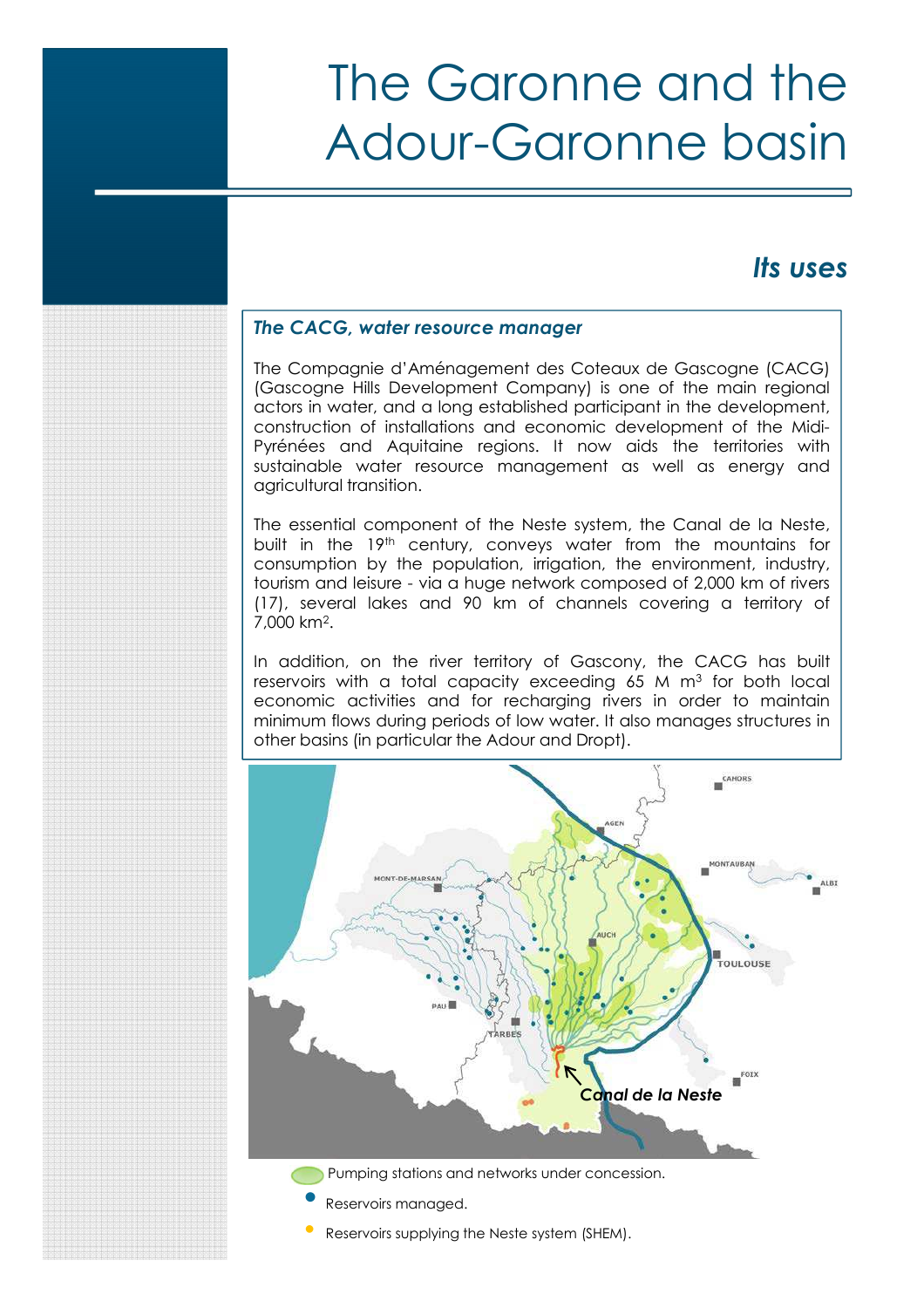## *The challenges of climate change*

Of France's six main hydrographic basins, that of the Adour-Garonne is subject to the greatest impacts of climate change. **It is now estimated that the deficit between water resources and consumption has reached 200 million m<sup>3</sup>/year. It is expected to reach between 1 and 1,2 billion m<sup>3</sup> by 2050.**

The increase in temperature, already observed, should reach +2°C by 2050, which will have numerous consequences for the climate, the landscape and water resources. Whereas water resources will become less abundant and more variable, demographic pressure will increase, with an additional 1,5 million inhabitants in 2050.

#### **LES IMPACTS DU CHANGEMENT CLIMATIQUE** EN ADOUR-GARONNE EN 2050







 $-20\%$  à  $-40\%$ 

Baisse des débits des rivières





Baisse de la hauteur de neige sur les massifs

1.2 milliard  $de<sup>3</sup>$ 



Déficit entre besoins et ressources en eau de surface



Augmentation de l'évapotranspiration



Investissements supplémentaires pour l'eau

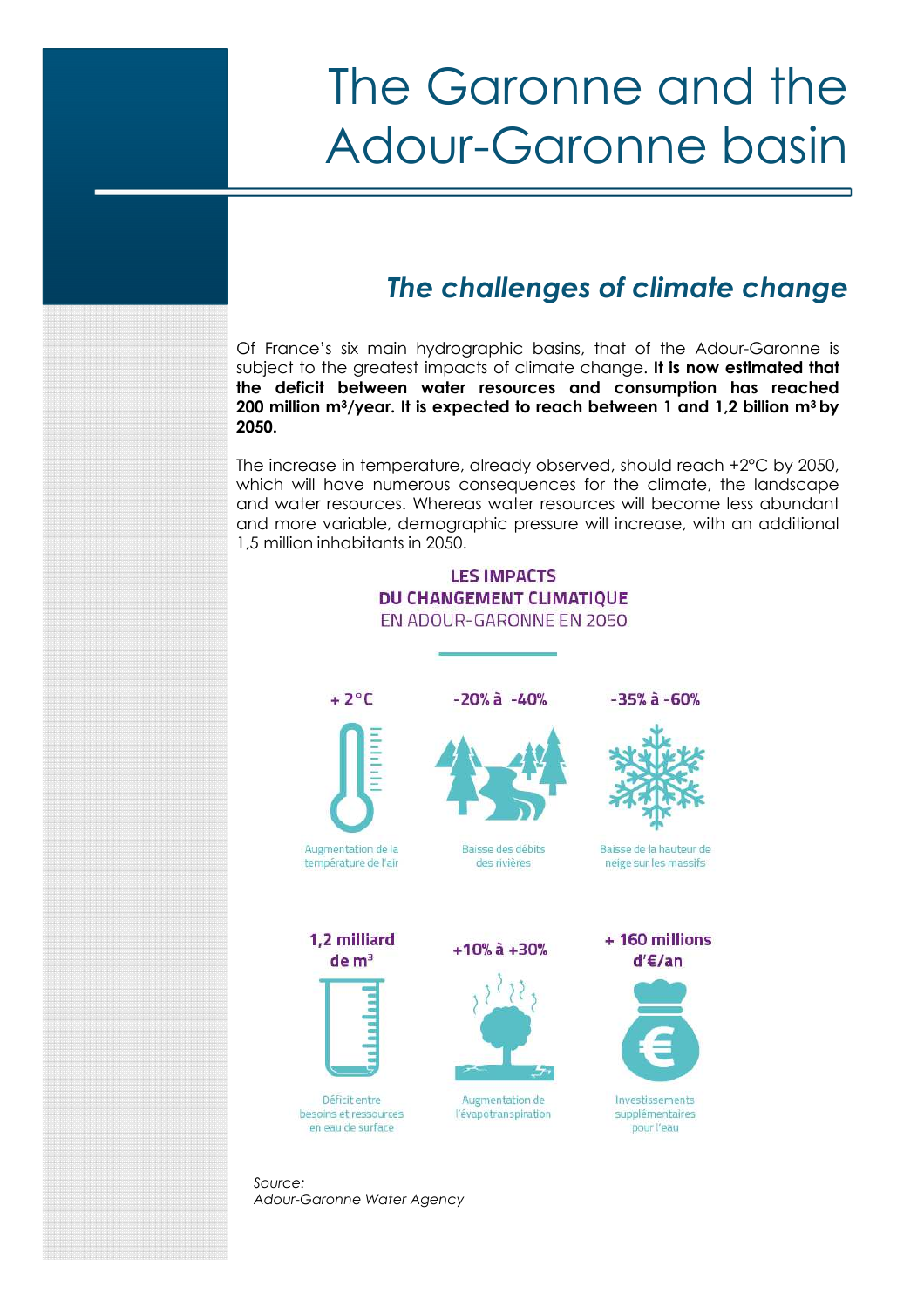## *The challenges of climate change*

### *Three strong impacts*

#### **The impact on resource availability**

The regime of the river will likely be greatly affected. The quantities of water provided by the Pyrenees mountains will decrease considerably, due to lower snowfall at altitude. The volume of water provided by rainfall will not change, although an increase in evapotranspiration (from 10 to 30%) will contribute to the general reduction of river discharges. Rainfall will also be more variable according to season and region.

These phenomena will have major impacts on the basin. Indeed, an overall reduction in the level of rivers will lead to longer and more severe low flow periods, with **discharges falling by as much as 50%**. Soils will be adversely affected more regularly, with more intense droughts, and aquifers will no longer have the same recharging capacities.

### **The impact on the quality of water and wetlands**

The reductions in discharges will decrease the river's capacity to treat the effluents caused by human activities naturally, since it will no longer have the volumes of water necessary to dilute them.

Furthermore, the temperature of the water will increase: an increase of 1.5°C over the last forty years has already been recorded. This leads to many consequences: lower rates of dissolved oxygen, increased eutrophication and the proliferation of algae, greater ecotoxicity, etc.

These two phenomena, combined with soil erosion, will lead to perceptible pollution at the mouth of the river and be dangerous for humans and the basin's ecosystem.

### **Increased exposure of the regions to extreme events**

Extreme climatic events (drought, heatwaves, floods) will become more numerous and intense, with other associated risks on the shoreline such as coastal erosion and flooding by the sea. The most urbanised regions will be the most exposed.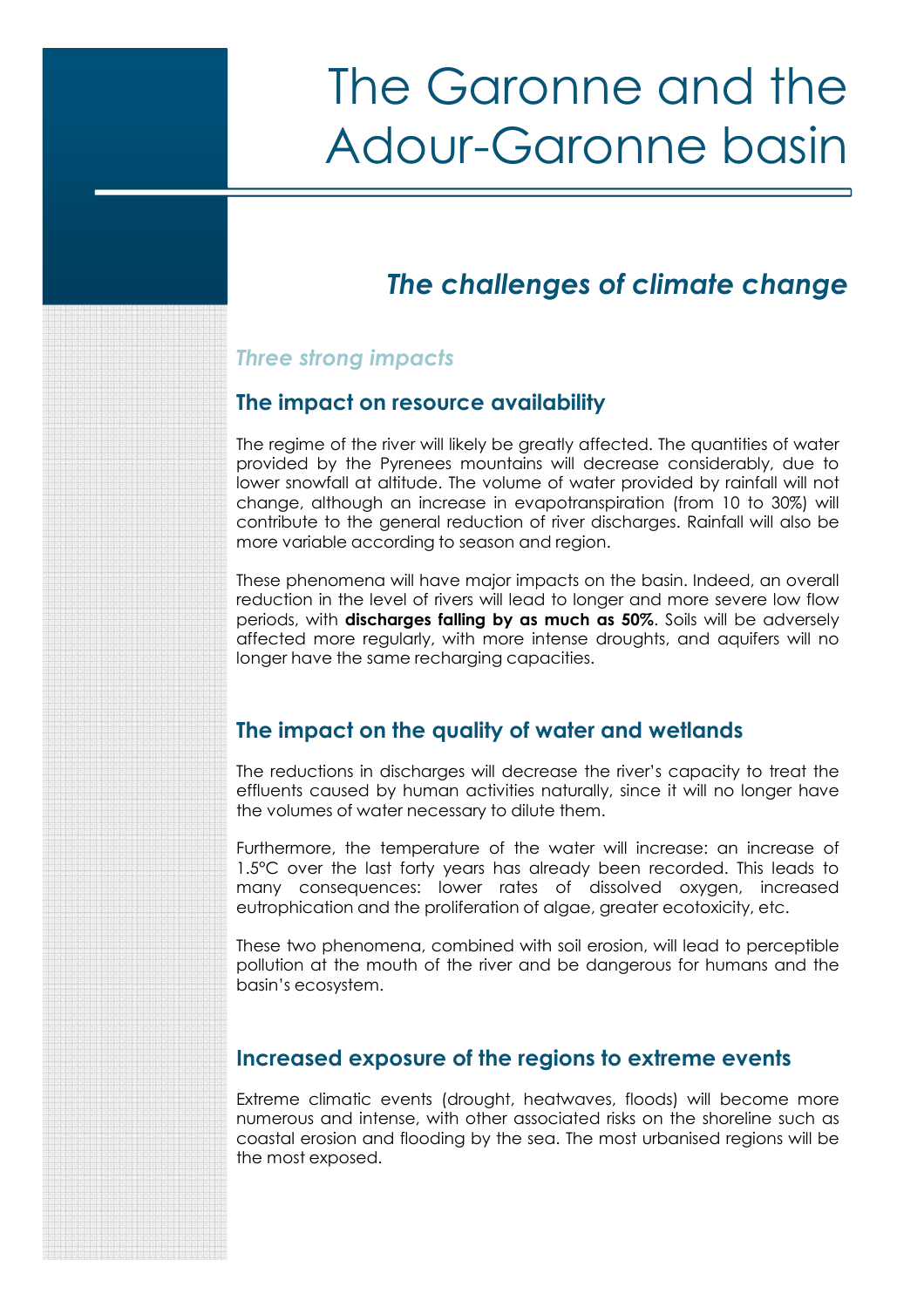## *The challenges of climate change*

#### *The issue of the artificialization of soil:*

An example: More than 9% of the surface area of the Nouvelle-Aquitaine region has been urbanised, with an increase of 12% in less than 10 years. Urbanisation occurs to the detriment of natural soil (- 4,799 ha), especially to that of farmland (-79 623 ha)

*Source: Report "Anticipating climate change in Nouvelle-Aquitaine" – Acclimaterra – June 2018.*

### *The recommendations*

#### **Finding a new balance between the uses of water and available resources in time and space**

Several levers could be used in order to achieve a better match between supply and demand for water in terms of both quality and quantity:

- **save water;**
- **rethink activities and the uses to which water is put**, in terms of their distribution in space and time, and as a function of the future availability of water;
- **offset the modification of hydrology** over time by favouring transfers and storage (natural, in soil, and artificial via hydraulic structures) to make water available as close as possible to periods and places of consumption;
- **think of the availability of water in terms of hydric mix** that blends different solutions (surface water with groundwater) in the same region.

#### **Reduce pollutions at source and improve their treatment**

- **limit** as much as possible at source **the discharge of pollutant substances** into aquatic environments,
- **increase the levels of treatment** before discharge into aquatic environments.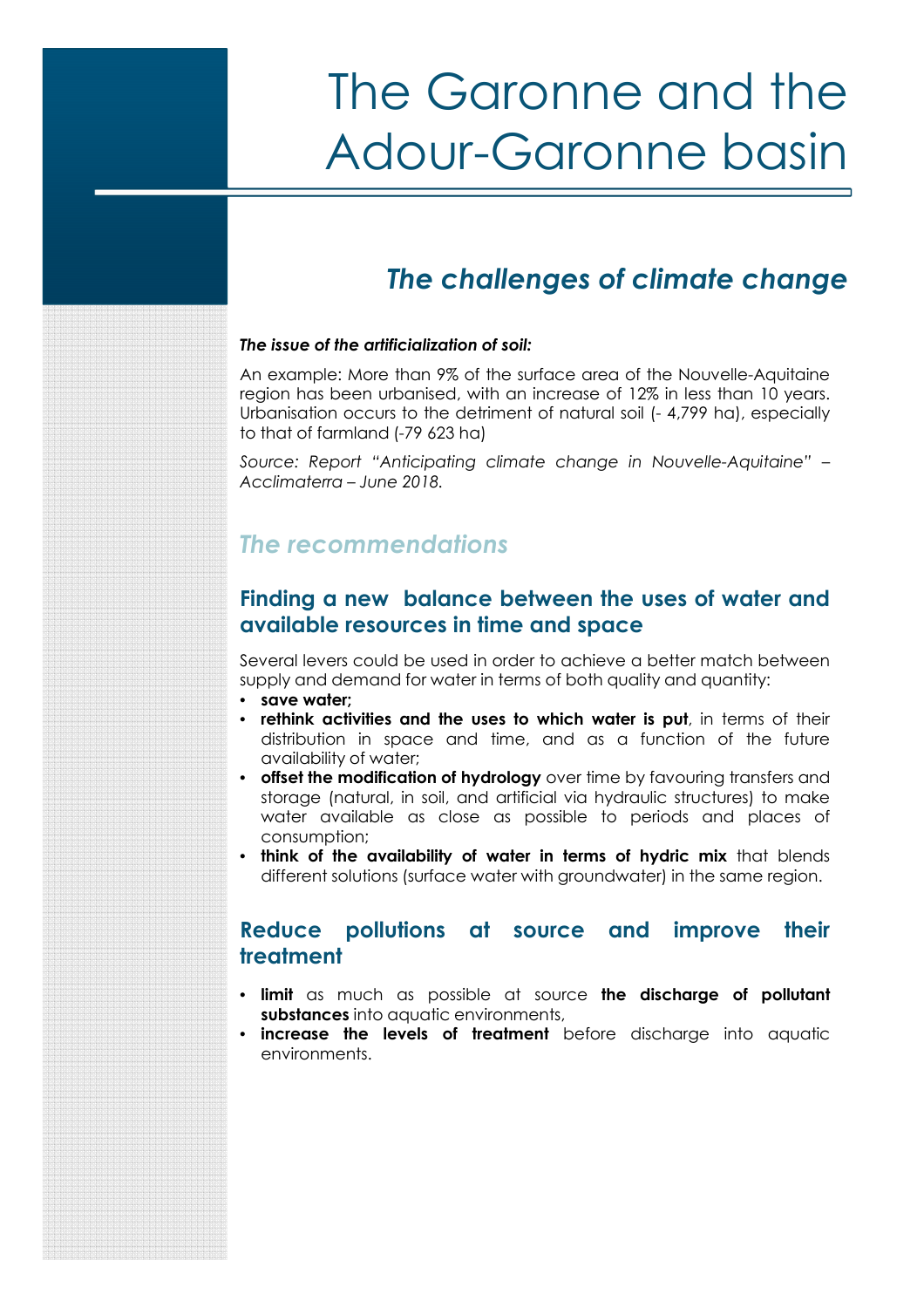## *The challenges of climate change*

### *The recommendations*

### **Strengthen the resilience of natural and aquatic environments and wetlands**

Favour:

- **the good functionality of wetlands**
- **living soils** capable of retaining water
- **the diversity of landscapes** at the scale of watersheds,

### **Be prepared against natural risks**

Reduce the adverse impacts of natural risks:

- where the socioeconomic stakes are high for the protection of people and property by **building protective structures;**
- elsewhere by **restoring natural spaces**.
- **limit** as much as possible at source **the discharge of pollutant** substances into aquatic environments,
- **increase the levels of treatment** before discharge into aquatic environments.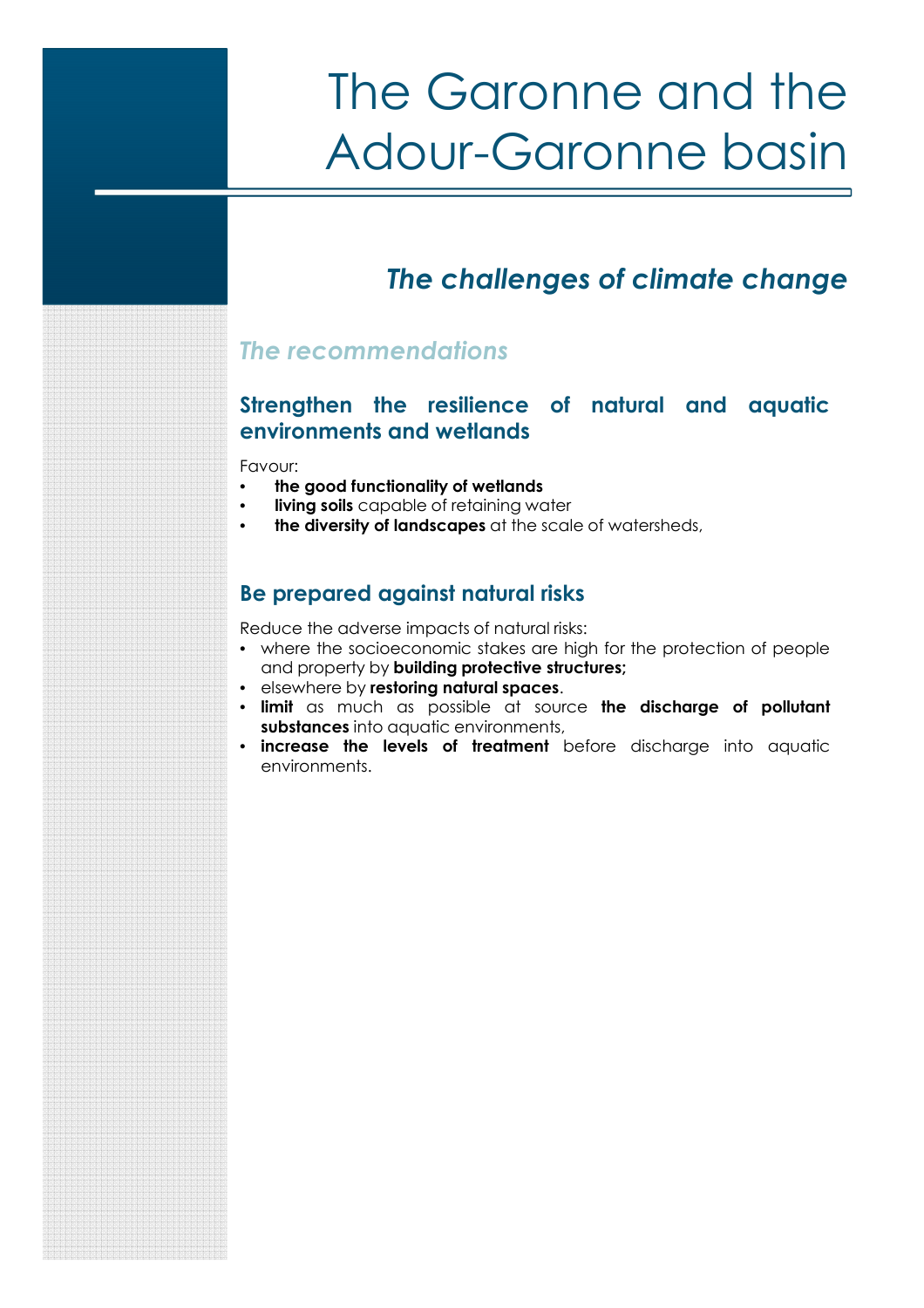### *What river for tomorrow?*

In addition to the diagnostic and the predictive analysis for evaluating the impacts of climate change on the Adour-Garonne basin, the different actors involved are drawing up actions plans to define new strategies for sustainable water management:

- **The Basin Committee** adopted a **climate change adaptation plan** in July. It sets out several measures to preserve water resources and the ensure the investments required. A regular and constant investment of about €160 M/year will be necessary from now to 2050. These measures should be integrated in all public policies and applied by the water management bodies and the users.
- **The Occitanie Region** set out an **integrated water management action plan** for the same period, following a large-scale campaign known as H2O 2030 carried out since June 2017. It determines 21 priority projects for the sustainable management of water resources, the efficient functioning and enhancement of wetlands and the reduction of flood risks.
- **The Nouvelle-Aquitaine Region**, the region with the highest agricultural revenue in France and Europe, has also defined **a regional water strategy** that aims in particular at controlling and optimising water consumption; taking into account the stakes of water in territorial development and managing natural risks; and reserving and restoring water resources and wetlands.